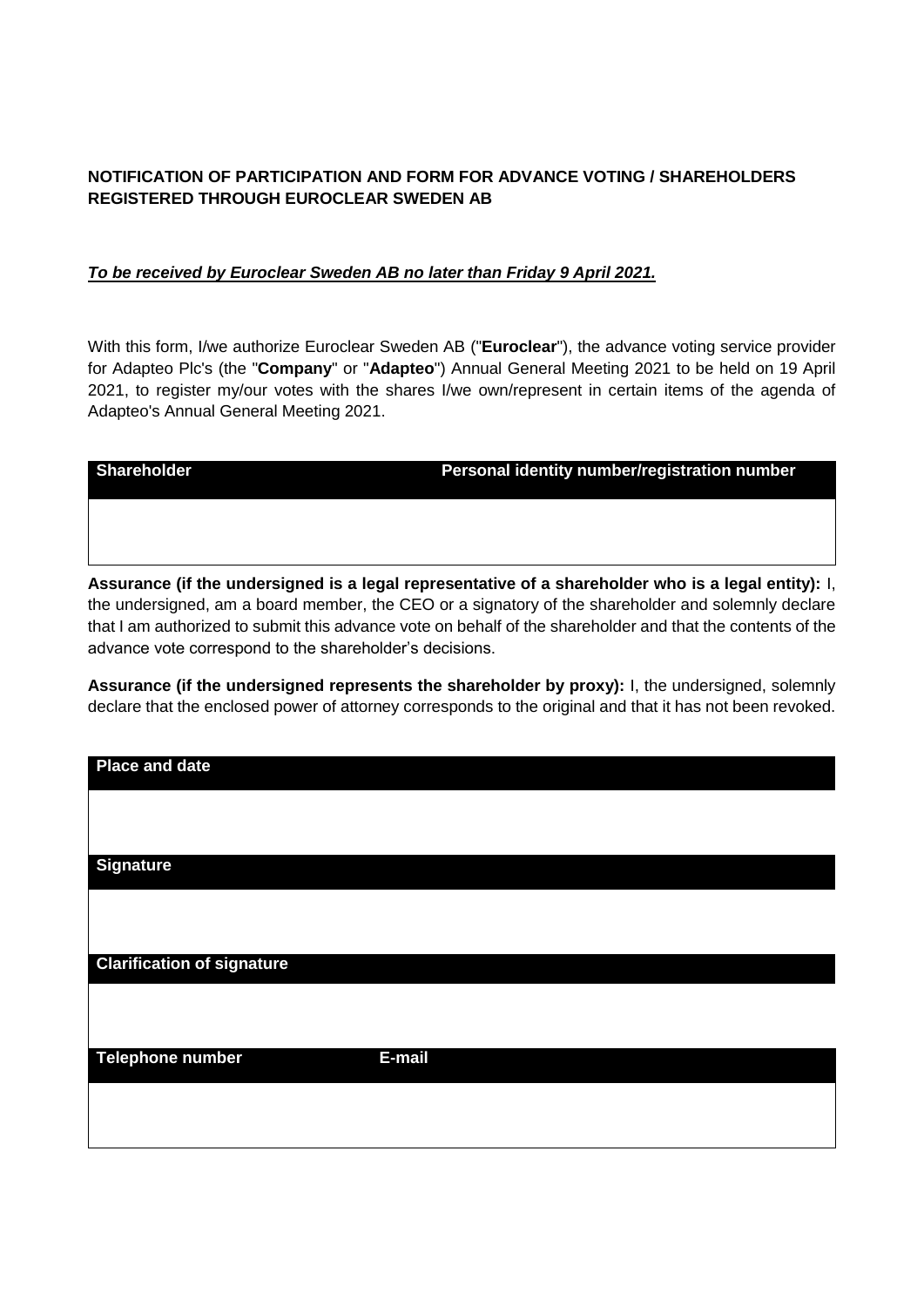## **Instructions:**

- Complete the information above
- Select the preferred voting options below
- Print, sign and send the form to Adapteo Ovi "AGM 2021", c/o Euroclear Sweden AB, Box 191, SE-101 23 Stockholm, Sweden or by e-mail to [GeneralMeetingService@euroclear.com.](mailto:GeneralMeetingService@euroclear.com)
- If the shareholder is a natural person who is personally voting in advance, it is the shareholder who should sign under *Signature* above. If the advance vote is submitted by a proxy of the shareholder, it is the proxy who should sign. If the advance vote is submitted by a legal representative of a legal entity, it is the representative who should sign.
- A power of attorney shall be enclosed if the shareholder votes in advance by proxy. If the shareholder is a legal entity, a registration certificate or a corresponding document for the legal entity shall be enclosed with the form.
- Please note that a shareholder whose shares are registered in the name of a bank or securities institute must register its shares in its own name to vote. Instructions regarding this are included in Adapteo's notice to the Annual General Meeting.

A shareholder cannot give any other instructions than selecting one of the options specified at each item in the form. If a shareholder wishes to abstain from voting in relation to a matter, kindly refrain from selecting an option. A vote (*i.e.* the advance voting in its entirety) is invalid if the shareholder has provided the form with specific instructions or conditions or if pre-printed text is amended or supplemented. One form per shareholder will be considered. If more than one form is submitted, the form with the latest date will be considered. The form latest received by the Company will be considered if two forms are dated at the same date. An incomplete or wrongfully completed form may be discarded without being considered.

If no voting instructions have been indicated below, or if there are more than one voting instructions on the same item, or if other text or markings other than a cross (X) have been used to indicate a voting instruction, the item will be marked as "*No action*" when Euroclear registers the votes. This means that the shareholder's shares are not taken into consideration in the item in question. The shareholder's shares are not considered as shares represented at the Annual General Meeting, and the votes are not counted as cast votes with regard to the agenda item in question. However, with regard to items 8-8A it is possible to both vote for the dividend proposal as well as demand minority dividend.

**The form, together with any enclosed authorisation documentation, shall be received by Euroclear Sweden AB no later than Friday 9 April 2020.** An advance vote can be withdrawn up to and including Friday 9 April 2021, by contacting Euroclear Sweden AB via e-mail to [GeneralMeetingService@euroclear.com](mailto:GeneralMeetingService@euroclear.com) or by telephone at +46 8 402 91 33.

**For complete proposals regarding the items on the agenda, please see the notice convening the Annual General Meeting and proposals on Adapteo's website [https://www.adapteogroup.com/corporate-governance/annual-general-meeting/agm-2021/.](https://www.adapteogroup.com/corporate-governance/annual-general-meeting/agm-2021/)**

The personal information provided on this form is used to identify a shareholder through a comparison to information in the book-entry system, as well as to confirm shareholdings on the record date of the Annual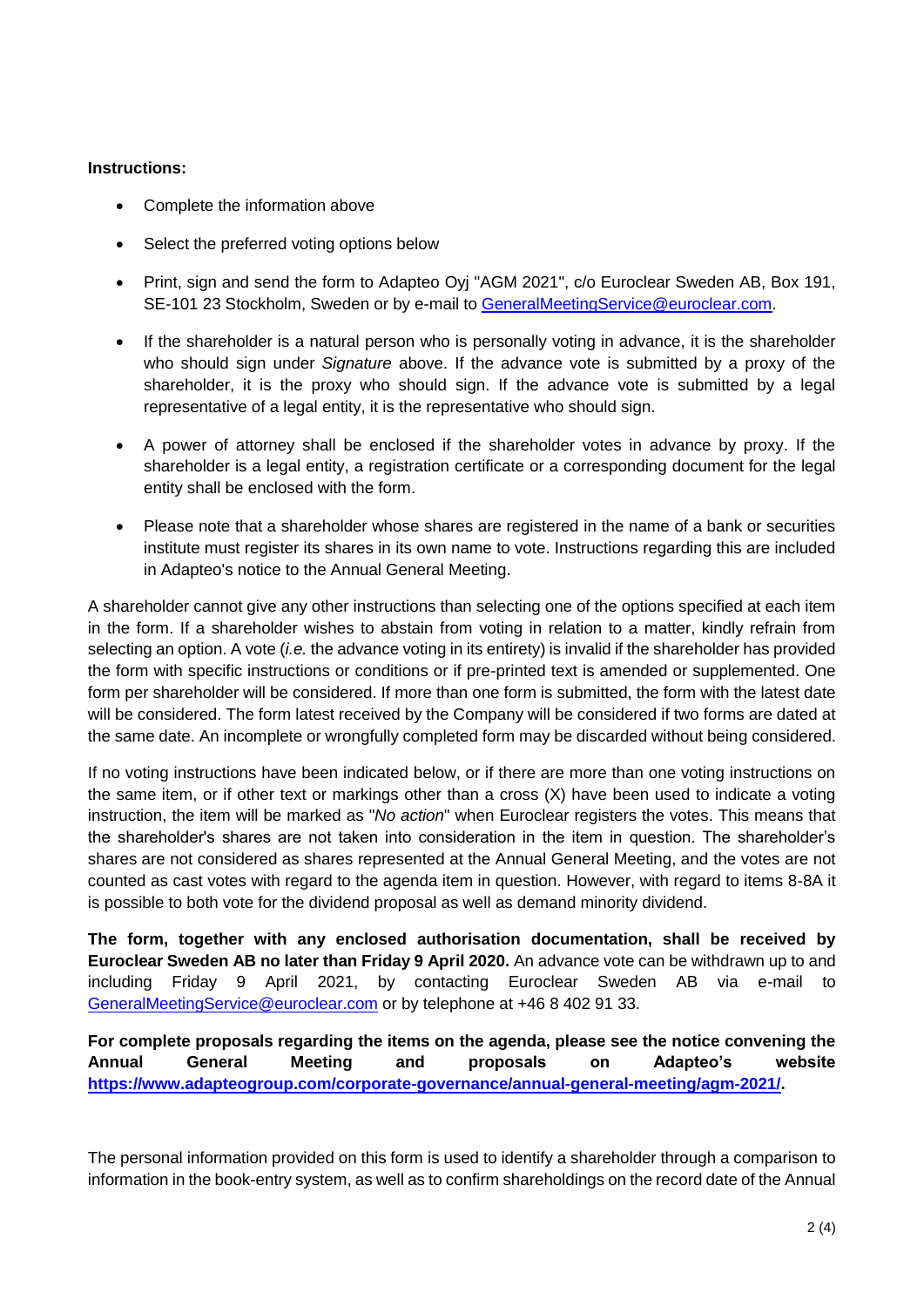General Meeting. Processing of these personal data is necessary in order to be able to allocate a shareholder's votes to the right shares held by him/her and enable a correct result by the Annual General Meeting. The personal information will be accessed only by Euroclear Sweden and data stored in Euroclear Sweden's database in Sweden for General Meetings for the Company's use. The information will not be used for any other purposes or for any other General Meetings. The information will be deleted as soon as not needed anymore for purpose of the Annual General Meeting. For information on how your personal data is processed, see the integrity policy that is available at Euroclear's webpage <https://www.euroclear.com/dam/ESw/Legal/Privacy-notice-bolagsstammor-engelska.pdf>

## **Matters to be resolved at Adapteo Plc's Annual General Meeting 2021**

Agenda items 7 to 18 cover proposals of the Board of Directors or the Shareholders' Nomination Committee of Adapteo Plc to the Annual General Meeting in accordance with the notice of the Annual General Meeting, as well as the resolution on the discharge of the members of the Board of Directors and the President & CEO from liability in agenda item 9.

"*Abstain from voting*" means giving an empty vote and shares are considered to be represented in the meeting, which is meaningful in resolutions requiring qualified majority (e.g. agenda items 17 and 18). In qualified majority items all shares represented at the Meeting are taken into account and abstentions thus have the same effect as votes "*Against/No*". Therefore, abstaining from voting affects the voting result. Shareholders should be aware of this, especially if giving a vote against is not their intention.

Item 8A is a voluntary item, where shareholders may demand a minority dividend pursuant to Chapter 13, Section 7 of the Finnish Companies Act instead of the dividend proposed by the Board of Directors. The minority dividend shall be distributed, if a demand to this effect is supported by shareholders who have at least one tenth of all shares. The amount of minority dividend is EUR 6,991,221.11, corresponding to half of the parent company profit for the financial year.

|     | Matter to be resolved                                                                                                                                                             | For/Yes | Against/No   | <b>Abstain</b><br>from<br>voting | <b>Request for</b><br>minority<br>dividend |
|-----|-----------------------------------------------------------------------------------------------------------------------------------------------------------------------------------|---------|--------------|----------------------------------|--------------------------------------------|
| 7.  | Adoption of the financial<br>statements                                                                                                                                           | П       |              |                                  |                                            |
| 8.  | Resolution on the use of the<br>profit shown on the balance<br>sheet                                                                                                              | П       | $\mathsf{L}$ |                                  |                                            |
| 8A. | Minority dividend                                                                                                                                                                 |         |              |                                  |                                            |
| 9.  | Resolution on the discharge<br>of the members of the Board<br>of Directors and the President<br>& CEO from liability for the<br>financial period 1 January to<br>31 December 2020 |         |              |                                  |                                            |
| 10. | Adoption of the remuneration<br>report of the governing bodies                                                                                                                    | П       |              | $\Box$                           |                                            |
| 11. | Resolution on amendment to<br>the Charter of the Nomination<br>Committee                                                                                                          | П       | $\mathbf{I}$ | П                                |                                            |